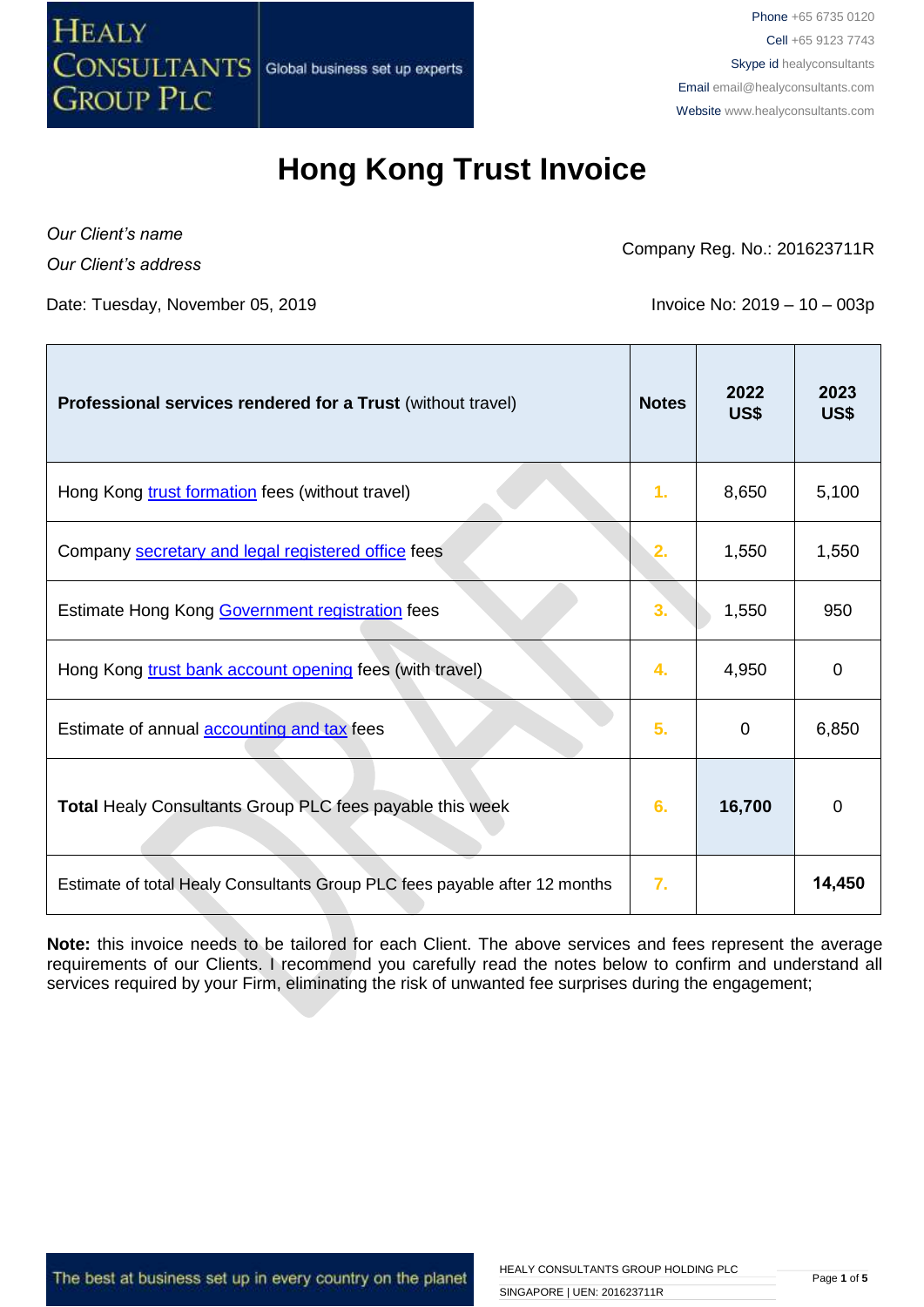

# **Hong Kong Trust Invoice**

#### *Notes to invoice above*

**1.** Healy Consultants Group PLC's fees to legally register our Clients' Hong Kong onshore company within 4 weeks by **i)** providing MA&A for our Client's business activities **ii)** reserving a company name with [Companies](http://www.cr.gov.hk/en/public/services.htm)  [Registry](http://www.cr.gov.hk/en/public/services.htm) **iii)** settling our accountant and lawyer fees and **iv)** preparing a high quality company incorporation application for [Companies Registry;](http://www.cr.gov.hk/en/public/services.htm)

All [engagement fees](http://www.healyconsultants.com/company-registration-fees/) (click link) are agreed and paid up front and agree to the fees published on our country web pages. Consequently, there are no hidden fees, surprises or ambushes throughout the engagement. All engagement deadlines are agreed up front in the form of [a detailed project plan,](http://www.healyconsultants.com/index-important-links/example-project-plan/) mapping out [deliverables](http://www.healyconsultants.com/deliverables-to-our-clients/) by week throughout the engagement term



Every week during the engagement, Healy Consultants Group PLC will email our Client a detailed status [update.](http://www.healyconsultants.com/index-important-links/weekly-engagement-status-email/) Our Client is immediately informed of engagement problems together with solutions. Your dedicated engagement manager is reachable by phone, Skype, live chat and email and will communicate in your preferred language;

**2.** In accordance with [Hong Kong New Companies Ordinance](http://www.cr.gov.hk/en/companies_ordinance/docs/NewCO_C622_HL_FullVersion-e.pdf) (click link), each Hong Kong trust must appoint a trust secretary, who may be a natural person or a body corporate, but the secretary must be resident in Hong Kong. Healy Consultants Group PLC will act as your Hong Kong trust secretary, for which our annual responsibilities include **i)** preparation and filing of the annual return **ii)** securely maintaining company books **iii)** liaising with the Hong Kong Government on behalf of our Client **iv)** legal filing of changes of company structure and **v)** reminding our Client of statutory deadlines;

In accordance with the [Hong Kong New Companies Ordinance,](http://www.cr.gov.hk/en/companies_ordinance/docs/NewCO_C622_HL_FullVersion-e.pdf) a Company shall as from the date of its incorporation have a legal registered office in Hong Kong, to which all official Government communications and notices may be addressed. To comply with this statutory requirement, Healy Consultants Group PLC Hong Kong business office will be the registered office address for your Hong Kong Company. Thereafter, this address will be used to receive Government correspondence including **i)** tax letters **ii)** notice of the legal annual return and **iii)** all government communications. Most of our Clients wish to place [Healy Consultants](http://www.healyconsultants.com/corporate-outsourcing-services/company-secretary-and-legal-registered-office/)  Group PLC's [office address](http://www.healyconsultants.com/corporate-outsourcing-services/company-secretary-and-legal-registered-office/) on invoices, contracts, websites and business cards;

- **3.** This fee is an estimate of government costs payable during your Firm's engagement. For transparency purposes, all government fee payments will be supported by original receipts and invoices. Examples of government costs include **i)** reserving the trust name with the [Companies Registry;](http://www.cr.gov.hk/en/public/services.htm) **ii)** obtain the certificate of registration with the [Companies Registry](http://www.cr.gov.hk/en/public/services.htm) and **iii)** sign up with [Inland Revenue Department.](http://www.ird.gov.hk/eng/welcome.htm) Following engagement completion, Healy Consultants Group PLC will refund our Client any excess of funds received over actual Government costs paid;
- **4.** Healy Consultants Group PLC will be pleased to open a Hong Kong trust bank account, most likely with HSBC Hong Kong. It is a time consuming task, Healy Consultants Group PLC will shelter our Client from the administrative challenges. Unfortunately, all Hong Kong banks will request a one-hour bank interview with each bank signatory, shareholder and director. Consequently, [travel to Hong Kong](http://www.healyconsultants.com/hong-kong-company-registration/concierge-services/) (click link) is compulsory, no exceptions. As you can appreciate, it is a difficult task to obtain bank account approval through a newly formed company, when shareholders and directors and bank signatories reside overseas. Healy Consultants Group PLC will prepare a business plan for the bank to optimize the probability of trust bank account approval;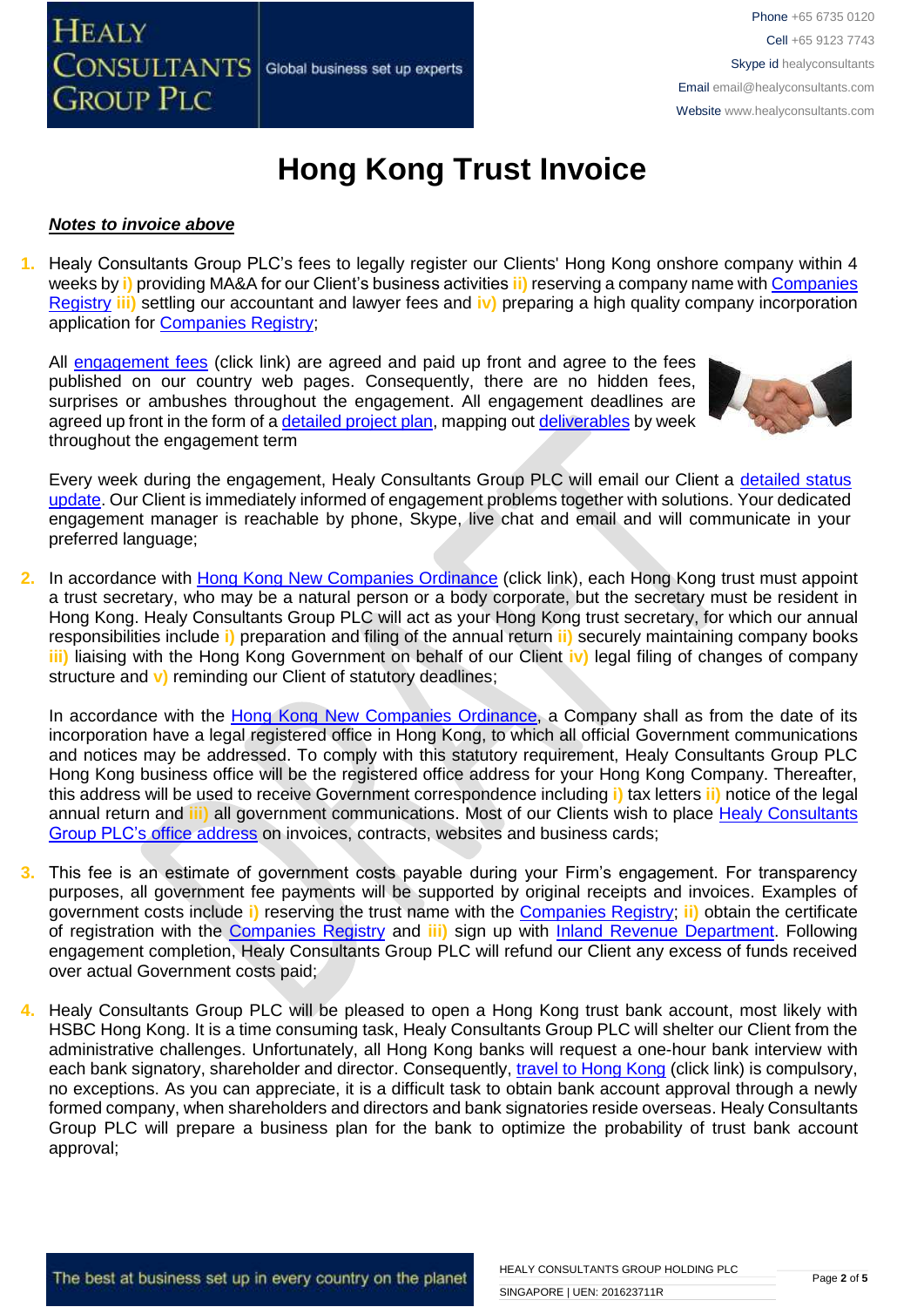### **HEALY CONSULTANTS** Global business set up experts **GROUP PLC**

# **Hong Kong Trust Invoice**

A more efficient, non-travel alternative is not to have a Hong Kong bank account. Instead, open [an](http://www.healyconsultants.com/international-banking/)  [international trust](http://www.healyconsultants.com/international-banking/) bank account (click link) outside of Hong Kong. Examples include New York, Germany, Liechtenstein, Austria, Bulgaria, South Africa, Australia, London, South America or Dubai. All banks will be top tier banks in these countries with excellent internet banking services. Example of our global banking partners include HSBC, Standard Chartered Bank, Citibank, Barclays, ABN Amro, Bank of China, ANZ bank, Standard Bank, UBS, Credit Suisse;

The banks enjoys ultimate power of approval of trust bank account applications. Consequently, guaranteed success is outside of Healy Consultants Group PLC's control. What is inside our control is the preparation and submission of a high-quality bank application that maximizes the likelihood of approval;







There are additional trust bank account opening fees for those Clients who **i)** appoint Healy Consultants Group PLC nominee shareholders and directors to their Hong Kong company and **ii)** wish to open a Hong Kong trust bank account. Because Healy Consultants Group PLC nominee shareholders and directors must to travel to Hong Kong to meet the bank, our total fee for the trust bank account opening will be increased to US\$5,950 to cover flight and hotel costs;

Global banks continue to tighten trust bank account opening procedures, their internal compliance departments completing more thorough due diligence of Clients. Consequently, our Clients should expect the bank account approval period to take up to 4 weeks. Furthermore, global banks now require evidence of proof of business in the country where the trust bank account will be, including sales contracts or lease agreement;

- **5.** For an active trust, these [accounting](http://www.healyconsultants.com/hong-kong-company-registration/accounting-legal/) and tax fees are an estimate of Healy Consultants Group PLC fees to efficiently and effectively discharge your annual company accounting and tax obligations. Following receipt of a set of draft accounting numbers from your trust, Healy Consultants Group PLC will more accurately advise accounting and tax fees. For a dormant company, Healy Consultants Group PLC fees are only US\$950;
- **6.** All fees quoted in this invoice correspond to fees quoted [on Healy Consultants Group PLC's](http://www.healyconsultants.com/company-registration-fees/) website. Please review this invoice carefully to identify errors. During the rush of the business day, it is possible that Healy Consultants Group PLC inadvertently made fee calculation errors, typing errors or omitted services or omitted historic fee payments from Clients. In the unfortunate event you identify invoice errors, please revert to me directly re the same. I apologize in advance if I or my staff made invoice errors;
- **7.** Assuming our Clients re-engage Healy Consultants Group PLC in year 2, this fee is an estimate of the fees payable next year, 12 months after the date of company registration;
- **8.** The fees quoted in this invoice are a prediction of the fees required to efficiently and effectively complete this engagement in a timely manner. If during the engagement Healy Consultants Group PLC realizes that the project is more complex than anticipated, requiring a large additional investment of time, my Firm will revert to request additional fees;
- **9.** Engage Healy Consultants Group PLC to [project manage](http://www.healyconsultants.com/project-manage-engagements/) business set up in every country on the planet. We are the best in the [world](http://www.healyconsultants.com/best-in-the-world/) at what we do, timely completing the  $A$  to  $Z$  of every country engagement;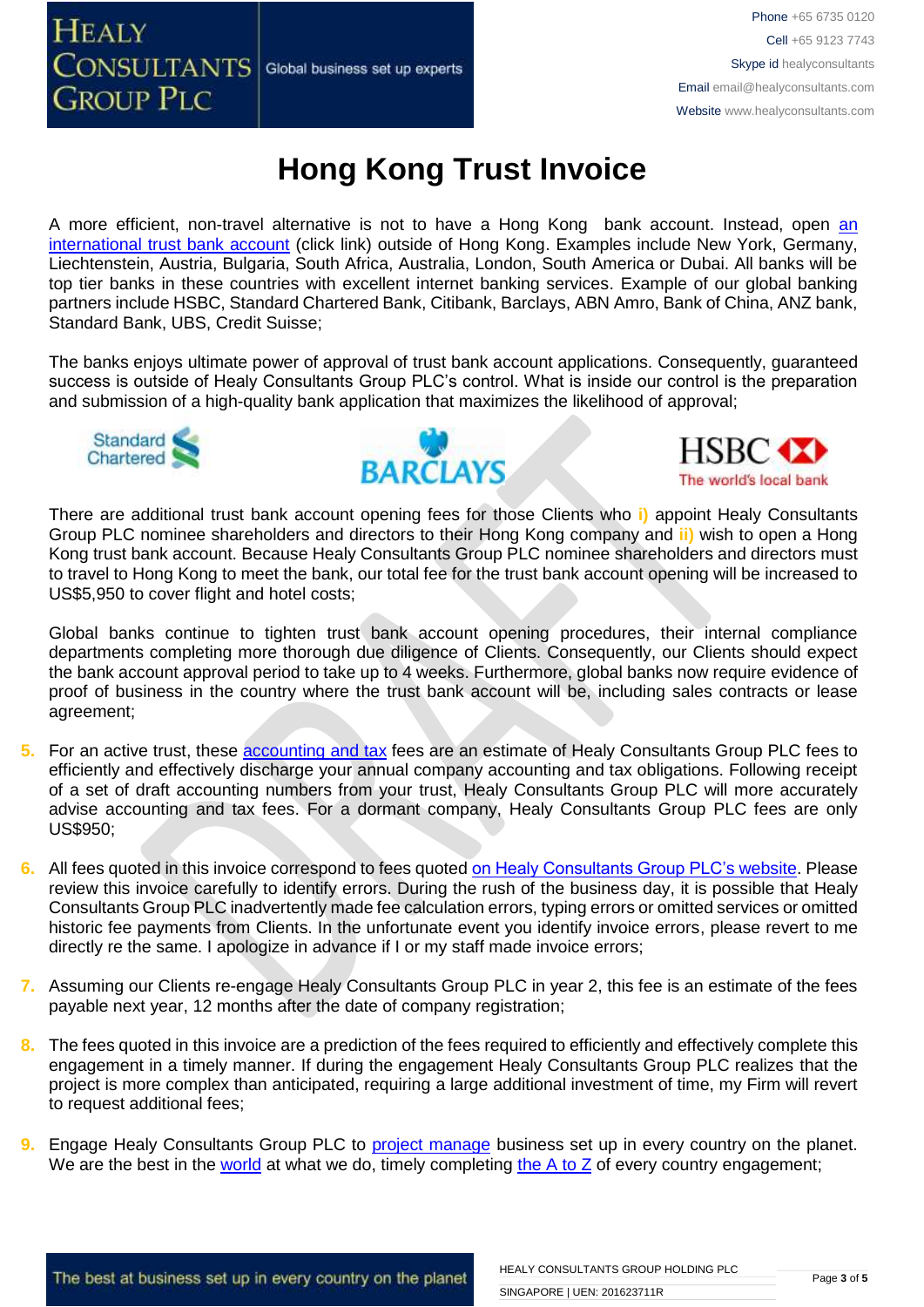### **HEALY** CONSULTANTS Global business set up experts **GROUP PLC**

# **Hong Kong Trust Invoice**

- **10.** If our Client requires additional non-resident nominee services [\(click link\),](http://www.healyconsultants.com/corporate-outsourcing-services/nominee-shareholders-directors/) Healy Consultants Group PLC will be pleased to assist. Our fee for professional, passive nominee non-resident corporate nominees amounts to US\$2,100 per annum. Being the sole nominee of a Client's company exposes Healy Consultants Group PLC to reputation, litigation and financial risk;
- **11.** In accordance with the [Hong Kong New Companies Ordinance](http://www.cr.gov.hk/en/companies_ordinance/docs/NewCO_C622_HL_FullVersion-e.pdf) there is no minimum issued share capital required for a Hong Kong onshore trust;
- **12.** Some of our Clients require an [immediate Hong Kong solution](http://www.healyconsultants.com/hong-kong-company-registration/turnkey-solutions/) (click link). With this strategy, within a day Healy Consultants Group PLC can supply our Client **i)** an existing dormant company number and **ii)** an already approved Hong Kong corporate bank account number and **iii)** a business address. Turnkey solutions are attractive to those entrepreneurs who wish to immediately close a country deal, sign a contract or invoice a customer. Our Clients will not have to travel to Hong Kong for change of bank signatory;
- 13. If required, Healy Consultants Group PLC will be pleased to assist your firm to secure employee [visa](http://www.healyconsultants.com/hong-kong-company-registration/formation-support-services/) approvals. Our fee is US\$7,950 for the first employee, US\$6,950 for the second employee, US\$5,950 per employee thereafter. Our employee visa fees includes preparation of a quality visa application and submitting to the correct Government immigration officers. The Government enjoys ultimate power of approval of visa applications. Consequently, guaranteed success is outside of Healy Consultants Group PLC's control. What is inside our control is the preparation and submission of a high quality immigration visa application that maximizes the likelihood of visa approval;
- **14.** Depending on our Client's business and nationality, the Hong Kong Government may require a special regulatory license to carry on your business in the country. Healy Consultants Group PLC will assist our Client secure license approval; there may be additional engagement fees. However, the Government enjoys ultimate power of approval of company registrations and business licenses;
- **15.** During the engagement, shareholders and directors' documents may need to be translated into the local language; before the Government and Bank approves company registration and trust bank account opening respectively. Consequently, our Client should budget for possible additional translation and embassy attestation fees. Either our Client or Healy Consultants Group PLC can complete this administrative task;

As always, Healy Consultants Group PLC will negotiate with all third parties to eliminate or reduce additional engagement costs. For transparency purposes, all third-party fee payments will be supported by original receipts and invoices. Examples of possible third-party payments include **i)** embassy fees **ii)** notary public costs **iii)** official translator fees;

- **16.** Some of our Clients request Healy Consultants Group PLC to provide temporary shared [office space](http://www.healyconsultants.com/virtual-office/) for 6 months until their preferred business premises is found. If your Firm requires this service, our one-time fee is US\$950. Monthly rental thereafter is paid directly to the landlord, independently of Healy Consultants Group PLC;
- **17.** It is important our Clients are aware of their personal and corporate tax obligations in their country of residence and domicile. Let us know if you need Healy Consultants Group PLC help to clarify your local and international annual tax reporting obligations;
- **18.** As stipulated on our [business website](http://www.healyconsultants.com/) and in section 3 of our engagement letter, Healy Consultants Group PLC will only commence the engagement following **i)** settlement of our fees and **ii)** completion and signing of our legal engagement letter;